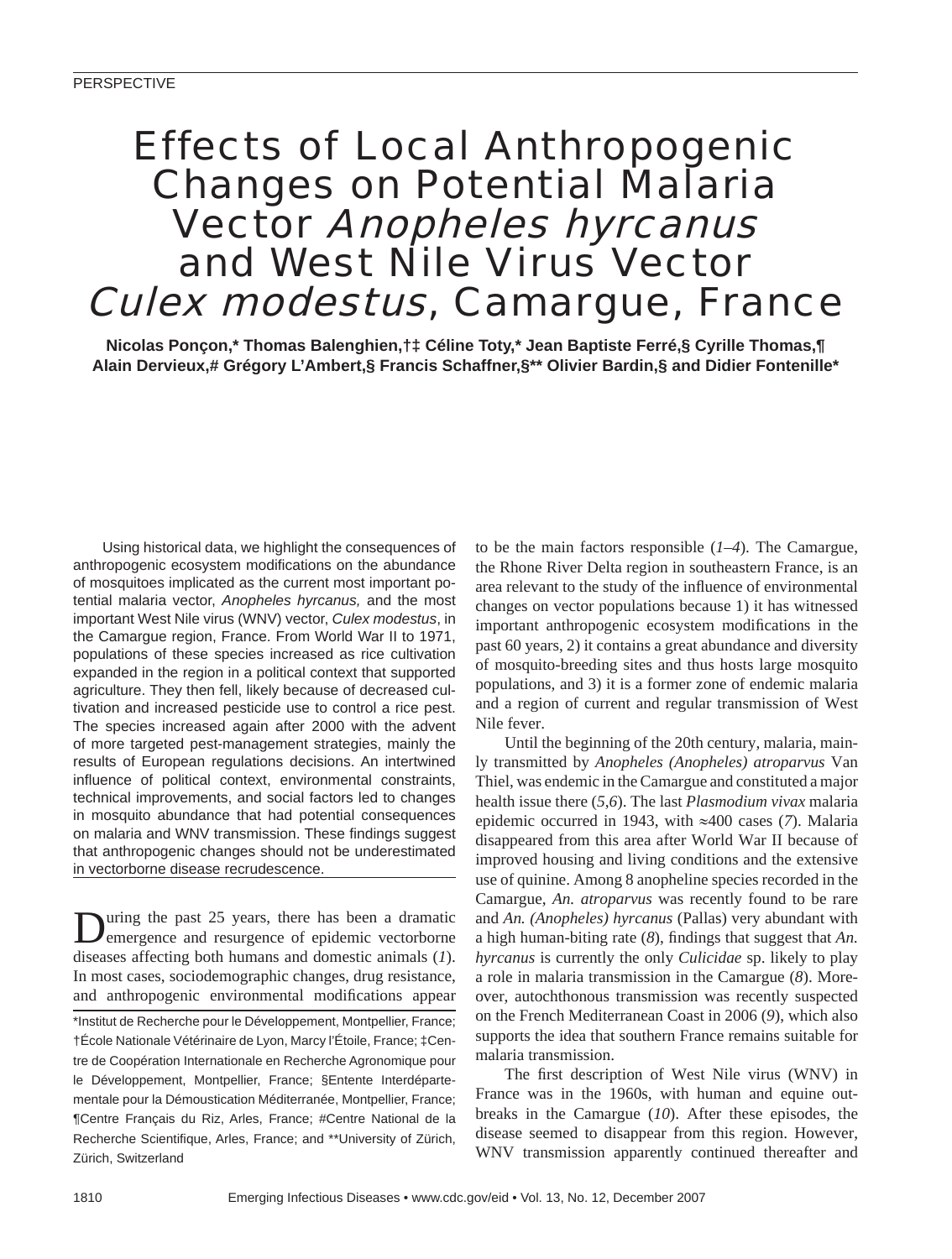was confirmed by serologic studies in the 1970s and 1980s (*11*,*12*). Since 2000, WNV-related disease has reappeared in southern France, causing equine outbreaks in 2000 (76 confirmed cases) and 2004 (32 confirmed cases) in the Camargue (hosting 7,000 equids) and sporadic human and/or equine cases in 2003 and 2006 elsewhere along the Mediterranean Coast (*13*–*16*). Among 7 *Culex* species recorded in the Camargue (*17*), *Culex (Barraudius) modestus* Ficalbi is considered the main WNV vector, based on abundance, feeding behavior, previous WNV isolations, and recent experimental transmission (*18*–*20*).

The aim of this article is to describe the history of the region and to examine the impact of the various anthropogenic environmental changes that have occurred in the Camargue over the past 60 years on 2 mosquito species, *An. hyrcanus* and *Cx. modestus.* Because rice fields are the quasi-exclusive breeding sites for *An. hyrcanus* and the most prolific sites for *Cx. modestus* (5), we focus on changes in rice cultivation, i.e., cultivated surfaces and agronomic practices, including insecticide spraying, related to socioeconomic and agronomic factors.

## **Context**

#### **The Study Area**

The Camargue is the main wetland area in the southeast of France and covers the Rhone River Delta (Figure 1). This area has a Mediterranean climate characterized by warm, dry summers and mild, wet winters. Total annual rainfall is typically 500–700 mm and occurs mainly in autumn; the annual mean temperature is 14°C.

Landscapes in the Camargue are strongly affected by the duration of submersion and the salinity of the soils. The landscapes are organized roughly in a south-to-north gradient of salinity, with agricultural land and reed marshes in the north and natural salty ponds and salt marshes in the south. Most agricultural land belongs to a few large farms, which are able to rapidly change their production system (i.e., crop type), depending on the economic context (*21*,*22*). Rice is currently the main cultivated crop in the Camargue, which is almost the only French region that produces rice. Paddies are filled in April and May with  $\approx$ 7 cm of water. From the end of June until the end of August, a depth of  $\approx 20$  cm of water is maintained in the paddies, and the rice plants cover their surfaces. The water is then drained and the rice harvested. Data on rice cultivation used in this article were provided by the French National Rice Center.

#### **The Mosquito Species**

*A. hyrcanus* is a Palearctic mosquito species belonging to the Hyrcanus group. It is distributed from Spain to People's Republic of China, covering the southern half of Europe, the Mediterranean area, and central Asia. Large

populations are found in irrigated rice-growing areas in Turkey, Greece, and France (*23*,*24*), and this species was involved in malaria transmission in the north of Afghanistan (*25*).

*Cx. modestus* is also a Palearctic species, widely distributed from Europe to India, especially in delta areas, where its larvae can be found in semipermanent reed marshes, irrigation canals, and rice fields (5). The involvement of *Cx. modestus* in WNV transmission was established in the Camargue (*20*,*26*), the delta areas of the Caspian and Azov Seas (*27*,*28*), and the Volga region of Russia (*29*) and was suspected in the Danube Delta (*30*).

For our study, changes in *An. hyrcanus* and *Cx. modestus* abundance were assessed by using 1) literature data, 2) detailed annual activity reports that describe nuisance caused by mosquito pests and published from 1962 to 1996, and 3) data from regular human mosquito-landing collections conducted since 1969 in 12 sites in the western Camargue (for 15 minutes at sunrise, approximately once a week from June to October). These sites were sampled by using the same methods, thus allowing us to describe changes in *An. hyrcanus* and *Cx. modestus* abundance over a 38-year period. Collection sites were distributed in the western Camargue, which allowed a sampling of all ecosystems from the north to the south, reflecting mosquito abundance in the entire region (Figure 1). This human mosquito-landing survey did not focus specifically on *An*. *hyrcanus* and *Cx. modestus.* Thus, some sites were located some distance from the indicated area under cultivation (even if these areas have changed during the past 60 years) and were probably always negative for *An. hyrcanus* and *Cx. modestus*. Unfortunately, results of human mosquito-landing collections were not available per sample site. Thus, to avoid overrepresentation of uninformative and consistently negative sites, quantitative abundance of *An. hyrcanus* and *Cx. modestus* was assessed by the annual mean number of



Figure 1. Map of the Camargue, France, indicating areas of rice cultivation as well as mosquito sampling sites, 2001.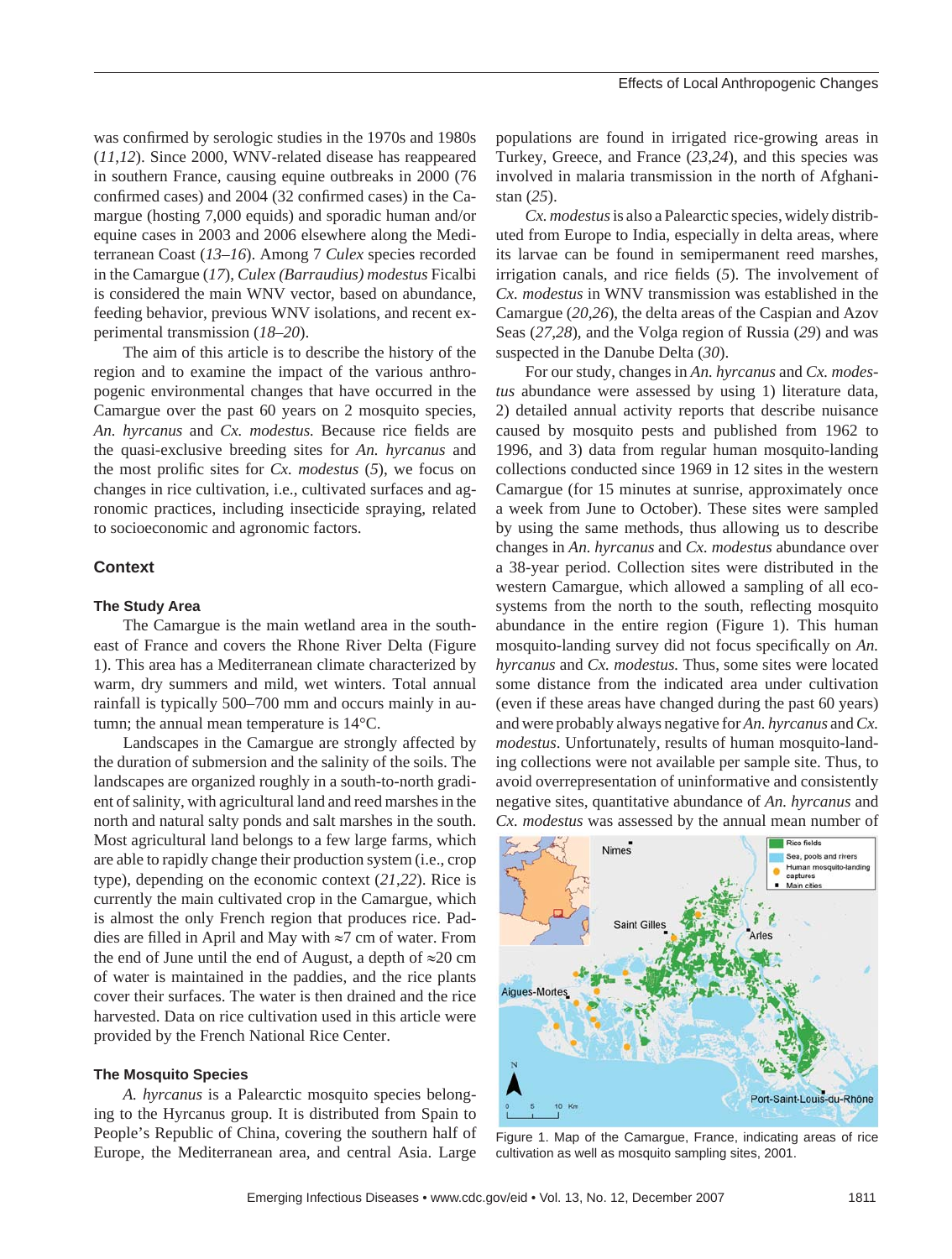## **PERSPECTIVE**

mosquitoes caught by positive collection. Changes in rice cultivation and mosquito populations, shown in the online Appendix Figure (available from www.cdc.gov/EID/ content/13/12/1810-appG.htm), were analyzed for 3 periods, described below.

# **Changes in Mosquito Populations and Rice Cultivation since the 1920s**

## **1920s to 1960s: Proliferation of** *An. hyrcanus* **and** *Cx. modestus*

In the Camargue, rice cultivation was rare before World War II, and both *An. hyrcanus* and *Cx. modestus* were only rarely reported after their first description in the 1920s until World War II (*5*,*31*–*36*). The development of rice cultivation started with the rice shortage caused by World War II and was supported by a guaranteed price and funds from the Marshall Plan in 1947 and by the agricultural equipment cooperative established in 1948. Rice cultivation was then mechanized and hugely increased to cover ≈30,000 ha during the 1960s (online Appendix Figure). In the 1950s and the 1960s, *An. hyrcanus* and *Cx. modestus* populations were described as widely distributed and very abundant in the entire Camargue, and these 2 species were included in the group of the 3 most abundant nuisance biters (*5*). *An. hyrcanus* was considered a major pest in the western Camargue in 1969 and 1970, and *Cx. modestus* attacks reached 300 bites per person per hour in reed marshes (*26*). From 1942 to the 1960s, the increase in *An. hyrcanus* and *Cx. modestus* populations seemed to follow changes in paddy surface area (online Appendix Figure), itself a product of the political consequences of World War II (e.g., agricultural support, mechanization).

## **1960s to 1999: Near Disappearance of Mosquito Populations**

### **Decrease of Area under Rice Cultivation**

In 1963, the enforcement of the Common Agricultural Policy of the European Community caused unfavorable conditions for French rice cultivation, which was confronted by the more competitive Italian rice cultivation. This situation depressed both prices and incomes for French producers, who abandoned rice cultivation and developed alternatives such as hard wheat. The area under rice cultivation started to decrease slowly after 1965 (online Appendix Figure).

### **Insecticide Implementation**

In 1970, the striped rice borer, *Chilo suppressalis* (Walker), a pest insect that damages rice plants, was introduced into France on young rice plants imported from Spain (37). From 1972, rice producers implemented insecticide sprayings with fenitrothion, trichlorfon, and chlorphenamidine, which were conducted at the end of July each year, to control this pest (Table). The striped rice borer invasion reduced French rice competitiveness and consequently accelerated the decline in rice cultivation to 4,400 ha by 1981.

Human mosquito-landing collections showed a drastic drop in *An. hyrcanus* and a progressive decrease in *Cx. modestus* populations in 1972 and 1973, after the insecticide sprayings were initiated (online Appendix Figure). At the end of July, insecticide, also efficient against mosquito larvae, was sprayed by fixed-wing airplane that used lowvolume applications (15 L/hectare); the insecticide reached the water even when rice plants covered the paddy surfaces. At this time of year, *An. hyrcanus* and *Cx. modestus* larvae usually massively colonize rice fields, which in summer are nearly the only available breeding sites for these species (N. Ponçon, unpub. data) (*26*). These sprayings likely reduced *An. hyrcanus* populations considerably, with the removal of water from paddies at the end of August limiting posttreatment population recovery. In September, flooding of reed marshes, which are natural breeding sites for *Cx. modestus*, allows only a limited maintenance of populations and probably explains the slower decrease of this species than of *An. hyrcanus*. Indeed, reed marshes cannot maintain important populations, as illustrated by the rareness of *Cx. modestus* before World War II.

# **Increase of Area under Rice Cultivation and of Insecticide Sprayings**

In 1981 a French support plan was implemented that led to an increase in rice cultivation, which covered >20,000 ha by the early 1990s. In 1994 the General Agreement on Tariffs and Trade limited subsidies, and French rice cultivation, still fairly uncompetitive, experienced difficulties once again. These problems were accentuated by a new demand for perfumed rice varieties that are not produced in the Camargue. Some producers thus replaced rice with hard wheat, which explains the decrease in rice cultivation areas since 1994 (online Appendix Figure).

In 1988 a new rice variety, *Ariete*, was introduced into the Camargue and, from 1991 to 2000, it quickly became the most cultivated rice. This variety of rice is very susceptible to the striped rice borer. Consequently, producers sprayed large areas to avoid losses and to ensure high productivity. Sprayings were conducted by using the same methods as before except that alphamethrin, also efficient against mosquito larvae, replaced the former insecticides.

The intensive insecticide sprayings against the striped rice borer likely account for the low populations of *An. hyrcanus* and *Cx. modestus* over this period, despite the increase in the area of rice cultivation. Human mosquito-landing data showed a slight population peak in both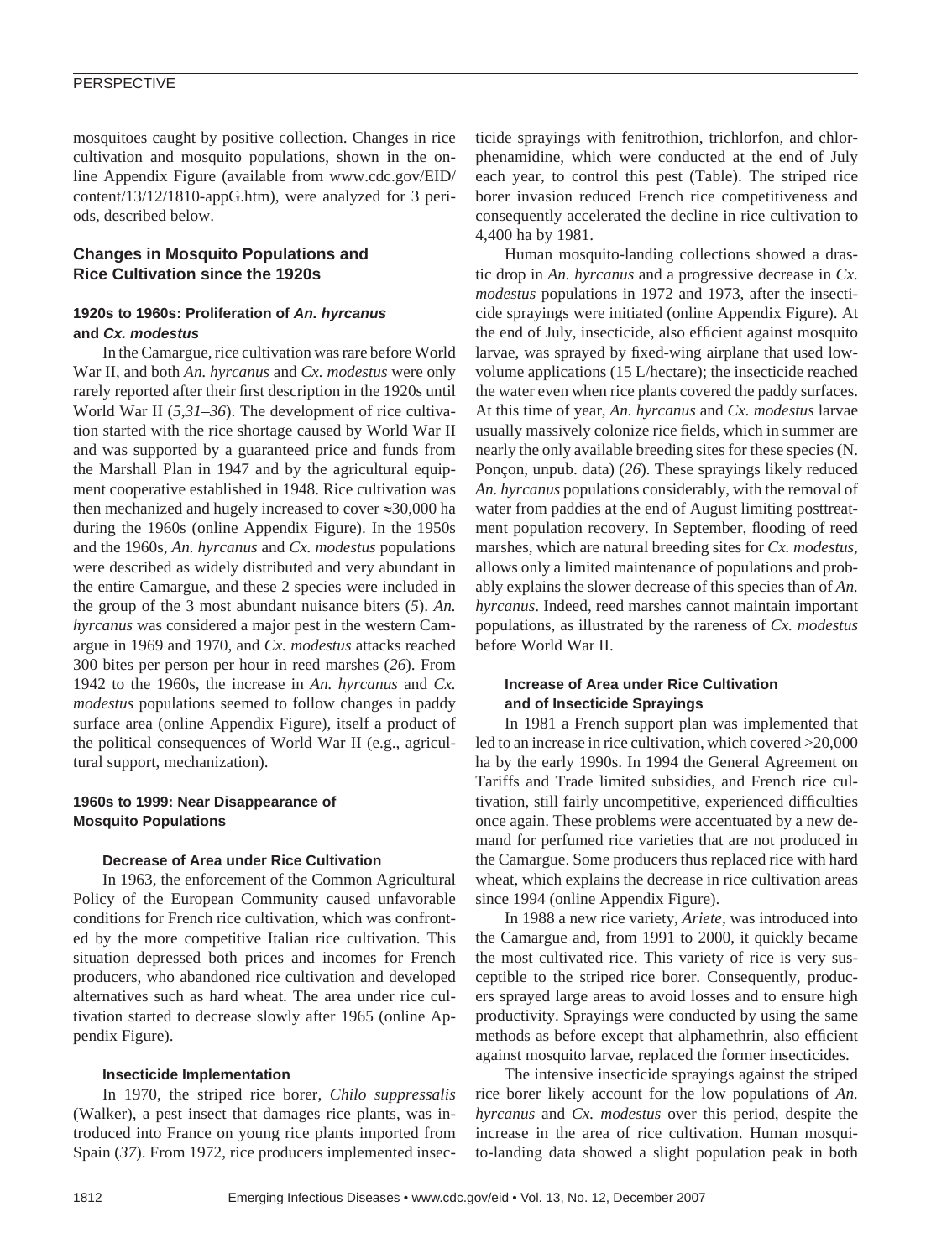| rapic. Oprayca noc sunaccs (nocialist) to control stripca noc boror in the Oamargue |                                                    |                                  |                                    |                 |  |
|-------------------------------------------------------------------------------------|----------------------------------------------------|----------------------------------|------------------------------------|-----------------|--|
| Years of                                                                            | Insecticides effective against mosquitoes          |                                  | Lepidopteron-specific insecticides |                 |  |
| insecticide<br>spraying                                                             | Fenitrothion, trichlorfon, and<br>chlorphenamidine | Alphamethrin                     | Bacillus thuringiensis kurstaki    | Tebufenozide    |  |
| 1972                                                                                | 10,000                                             |                                  |                                    |                 |  |
| 1973                                                                                | 6,500                                              |                                  |                                    |                 |  |
| 1974                                                                                | 9.000                                              |                                  |                                    |                 |  |
| 1975-1989                                                                           | Very limited                                       |                                  |                                    |                 |  |
| 1990-1996                                                                           |                                                    | Intensive, $\approx$ 2/3 of rice |                                    |                 |  |
| 1996-1999                                                                           |                                                    | surfaces                         | Permitted but not often used       |                 |  |
| 2000                                                                                |                                                    | 11,500                           | 500                                | 0               |  |
| 2001                                                                                |                                                    | 11,500                           | 500                                | 200             |  |
| 2002                                                                                |                                                    | 10.000                           | 2,000                              | 300             |  |
| 2003                                                                                |                                                    | 10,000                           | 2,000                              | 400             |  |
| 2004                                                                                |                                                    | 4,500                            | 1,000                              | 500             |  |
| 2005                                                                                |                                                    |                                  | 800                                | 2,300           |  |
| 2006                                                                                |                                                    |                                  | Very limited                       | $\approx 3,000$ |  |

Table. Sprayed rice surfaces (hectares) to control striped rice borer in the Camargue

species in 1994, when rice cultivation covered a maximum of 24,500 ha (online Appendix Figure).

#### **From 2000: Increase in Mosquito Populations**

More recently still, rice producers have developed other cultivations in rotation with rice and have added new activities, such as hunting marshes and tourism, with the aim of diminishing their dependence on rice economics (*22*). Since 2000, the area under rice cultivation has remained stable at ≈18,000–20,000 ha.

Since 2000 the *Ariete* variety of rice has been progressively replaced by varieties less susceptible to the striped rice borer. Consequently, spraying was conducted over smaller percentages of the rice-cultivated areas: 61% in 2000 to 51% in 2003. Nevertheless, spraying was maintained to ensure the high productivity on which subsidies were based at that time. Since 2004, the terms of rice subsidies have changed yet again, leading to the disinterest in high productivity and to the high decrease in sprayed surfaces in 2004. Finally, controls on insecticide use were strengthened in 2005 (departmental order, Mar 5, 2004) to limit the impact on wild fauna; the use of alphamethrin by airplane was abandoned, and the emphasis now is on lepidopteron-specific insecticides (tebufenozide, *Bacillus thuringiensis kurstaki 3a*/*3b*). In parallel with the progressive abandon of insecticide, *An. hyrcanus* and *Cx. modestus* populations have increased continuously from 2000 to the present.

## **Untangling the Components of Anthropogenic Change**

Before the 1970s, and in the absence of insecticide spraying, *An. hyrcanus* and *Cx. modestus* abundance followed the increase in the area under rice cultivation. After 1970, insecticide spraying, which was aimed at controlling the striped rice borer, likely influenced the size of the mosquito populations. From 1972 to 1974 and from 2000 to

2006 (surfaces sprayed were precisely known only during these years), the abundance of both mosquito species (human mosquito-landing data) was negatively correlated with the percentage of the rice areas sprayed with mosquito-efficient insecticides (Pearson coefficient  $r = -0.84$ , p<0.001 for *An. hyrcanus* and  $r = -0.64$ ,  $p < 0.05$  for *Cx. modestus*).

This story highlights the intertwined importance of historical, political, environmental, technical, and social factors in explaining agricultural changes in the Camargue that could have directly contributed to variation in the abundance of both *An. hyrcanus* and *Cx. modestus* populations, with possible consequences for vectorborne diseases (Figure 2). *An. hyrcanus* is currently considered the main potential malaria vector in the Camargue, whereas the past periods of high *Cx. modestus* abundance, i.e., the 1960s and the 2000s, were associated with WNV outbreaks in the Camargue.

The amount of rice cultivation in this area was determined by national or European decisions, which were influenced by the global historical and political context. Favorable economic conditions for rice cultivation (Marshall Plan, guaranteed prices, and subsidies) were the results of the World War II and the developing Cold War; later economic globalization forced a decrease in this support. The close relationship between political decisions and variations in rice surface area in the Camargue is due to the organization of farming into large units, itself a product of past massive funding investments and environmental constraints; this system allowed a rapid response to the changing economic climate. Currently, rice producers in the Camargue are adding tertiary activities to their historical role as food providers, in response to new social demands concerning leisure such as hunting and nature tourism. The extent and amount of spray applied depends on the presence of rice pests, permissiveness of the rice variety; and the insecticide cost in regard to production costs, sale price, and subsidies (indexed or not on productivity). The choice of rice variety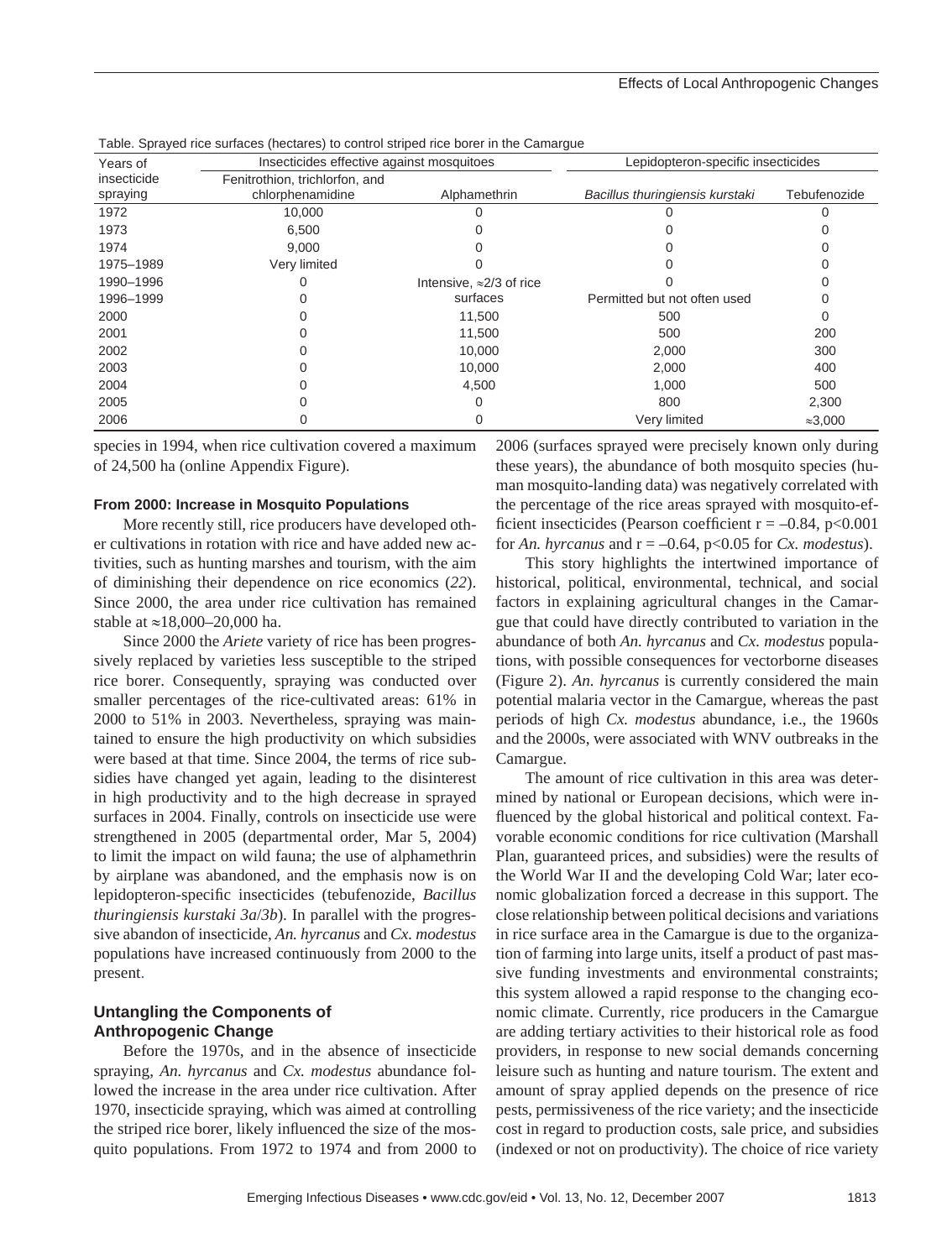#### PERSPECTIVE



Figure 2. Impact of history, politics, technology, society, and environment on malaria and West Nile fever in the Camargue, France.

is determined by its adequacy within the food market and its agronomic performance in the production area.

What does the future hold for these mosquito populations in the Camargue? On the one hand, the Common Agricultural Policy will face another round of debates about subsidies in 2013. If subsidies are reduced, rice cultivation is expected to decrease; *An. hyrcanus* and *Cx. modestus* will therefore also likely decrease in abundance and may even become as rare as they were before World War II. Conversely, because rice cultivators are important actors in maintaining the ecosystems of the Camargue, the French government may decide to continue to support rice cultivation there. Without any other disturbance of this ecosystem, *An. hyrcanus* and *Cx. modestus* populations might then continue to increase.

Climate change is considered by some authors as being responsible for the vectorborne disease recrudescence (*38*,*39*). However, as our data indicate, environmental modifications and changes in the economic, social, and cultural environments can have strong and rapid effects on mosquito populations.

#### **Acknowledgments**

We thank the 2 anonymous reviewers for their relevant comments, David Rogers for greatly improving the quality of this article, Annelise Tran for providing the map, Hélène Guis for critical reading, Michel Babinot and Christophe Lagneau for information and data concerning mosquitoes and insecticides, and Alexandre Carron for his advice on statistical analyses.

This study was partially funded by EU grant GOCE-2003- 010284 EDEN (catalogued by the EDEN Steering Committee as EDEN0056 [www.eden-fp6project.net]). N.P.'s salary was paid by the French Ministry of Agriculture. T.B. received a grant from the ACCIES project (Analyse du Changement Climatique et de

ses Impacts sur l'Eau et la Santé) and from the Office national de la chasse et de la faune sauvage (ONC 2002/07/6171).

Dr Ponçon is a veterinarian from the French Ministry of Agriculture pursuing a PhD degree at the Institut de Recherche pour le Développement. His main research interests are disease vectors and, in particular, the risk of malaria resurgence in France.

#### **References**

- 1. Gubler DJ. The global emergence/resurgence of arboviral diseases as public health problems. Arch Med Res. 2002;33:330–42.
- 2. Martens P, Hall L. Malaria on the move: human population movement and malaria transmission. Emerg Infect Dis. 2000;6:103–9.
- 3. Rogers DJ, Randolph SE. The global spread of malaria in a future, warmer world. Science. 2000;289:1763–6.
- 4. Reiter P. Climate change and mosquito-borne disease. Environ Health Perspect. 2001;109(Suppl 1):141–61.
- 5. Rioux JA. Les culicidés du midi Méditerranéen. Paris: Editions Paul Lechevalier; 1958.
- 6. Rodhain F, Charmot G. Risks of reintroduction of malaria in France [in French]. Med Mal Infect. 1982;12:231–6.
- 7. Sautet J. A propos d'une épidémie de paludisme en Camargue. Mars Med. 1944;2:53–64.
- 8. Ponçon N, Toty C, L'Ambert G, Le Goff G, Brengues C, Schaffner F, et al. Biology and dynamics of potential malaria vectors in southern France. Malar J. 2007;6:18.
- 9. Doudier B, Bogreau H, DeVries A, Ponçon N, Stauffer W, Fontenille D, et al. Possible autochthonous malaria from Marseille to Minnesota. Emerg Infect Dis. 2007;13:1236–8.
- 10. Panthier R. Epidémiologie du virus West Nile: étude d'un foyer en Camargue. I. Introduction. Ann Inst Pasteur (Paris). 1968;114:518– 20.
- 11. Rollin PE, Rollin D, Martin P, Baylet R, Rodhain F, Hannoun C. Results of recent arbovirus serosurveys in the Camargue: human, horse, bovine and bird populations [in French]. Med Mal Infect. 1982;12:77–80.
- 12. Le Lay-Rogues G, Arthur CP, Vanderwalle P, Hardy E, Chastel C. Lapin de Garenne, *Oryctolagus cuniculus* L. et arbovirus dans le sud-est de la France. Résultats de deux enquêtes sérologiques. Bull Soc Pathol Exot. 1990;83:446–57.
- 13. Murgue B, Murri S, Zientara S, Durand B, Durand JP, Zeller H. West Nile outbreak in horses in southern France, 2000: the return after 35 years. Emerg Infect Dis. 2001;7:692–6.
- 14. Mailles A, Dellamonica P, Zeller H, Durand JP, Zientara S, Goffette R, et al. Human and equine West Nile virus infections in France, August–September 2003. European Communicable Disease Bulletin. 2003;7(43).
- 15. Zeller H, Zientara S, Hars J, Languille J, Mailles A, Tolou H, et al. West Nile outbreak in horses in Southern France: September 2004. European Communicable Disease Bulletin. 2004;8(41).
- 16. Eloit M. West Nile Virus, horses—France: OIE. ProMed [cited 2006 Oct 10]. Available from http://www.promedmail.org, archive no. 20061010.2903.
- 17. Rageau J, Mouchet J. Les arthropodes hématophages de Camargue. Cah ORSTOM, sér Entomol méd et Parasitol. 1967;5(4):263–81.
- 18. Hannoun C, Panthier R, Mouchet J, Eouzan JP. Isolement en France du virus West-Nile à partir de malades et du vecteur *Culex modestus* Ficalbi. Comptes rendus hebdomadaires des séances de l'Académie des Sciences Série D. Sciences Naturelles. 1964;259:4170–2.
- 19. Balenghien T, Fouque F, Sabatier P, Bicout DJ. Horse, bird, and human-seeking behavior and seasonal abundance of mosquitoes in a West Nile virus focus of southern France. J Med Entomol. 2006;43:936–46.